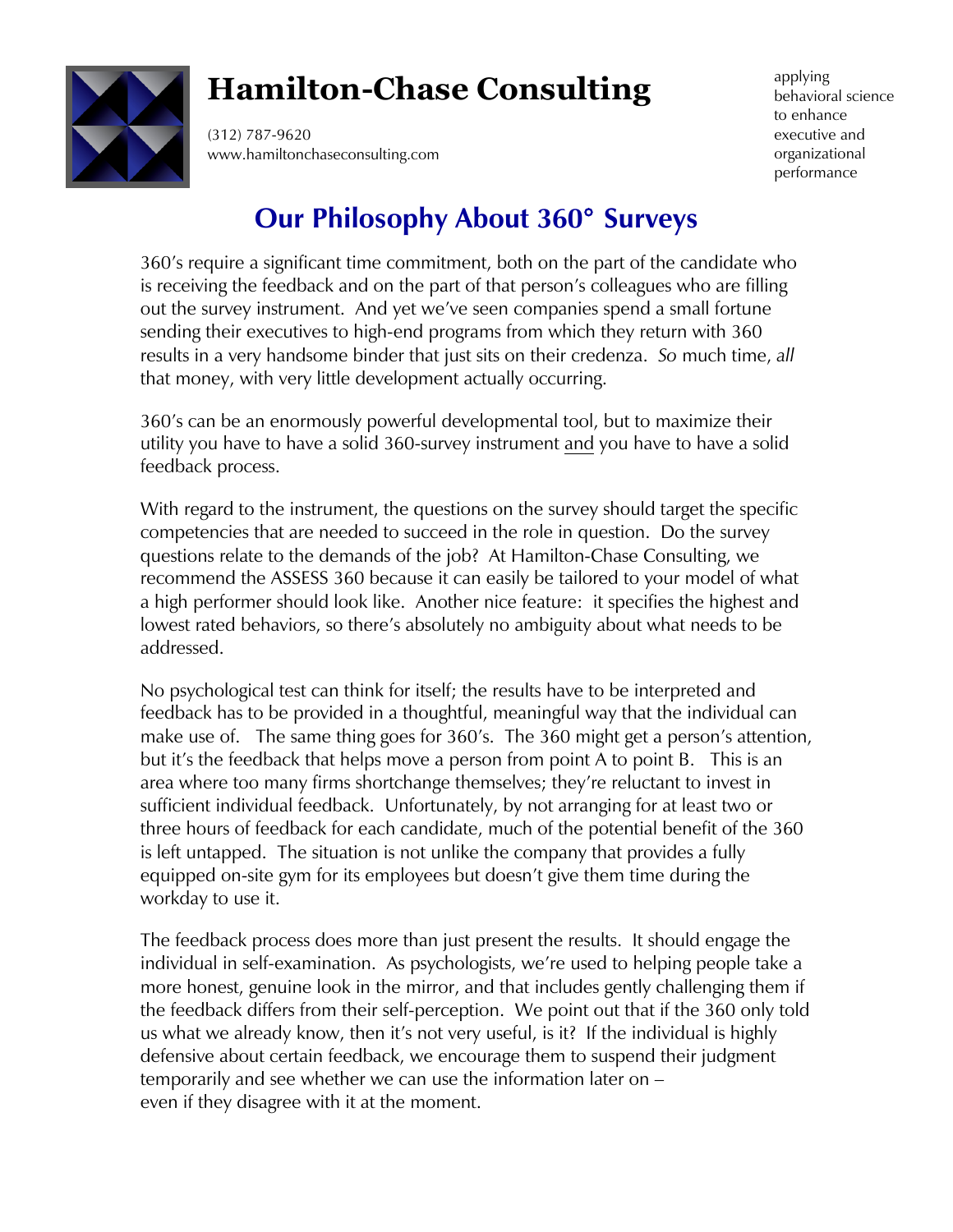#### **Excerpt from the ASSESS 360° Survey:**

Tying 360° survey questions directly to your company's competency model will result in more meaningful, relevant feedback for the candidate (see example on the following page). Those rating the candidate, too, will be more inclined to spend time responding to the survey if they perceive that it is targeting pertinent aspects of the candidate's behavior. Here is an excerpt from the ASSESS 360 report:

| Strongly Disagree = $1$ Strongly Agree = $5$<br><b>Competency Score</b><br>$\overline{2}$<br>3<br>5<br><b>Group</b><br><b>Resilience</b><br>All<br>Effectively dealing with work related problems, pressure, and | <b>Score</b><br>2.94<br>3.75 |
|------------------------------------------------------------------------------------------------------------------------------------------------------------------------------------------------------------------|------------------------------|
|                                                                                                                                                                                                                  |                              |
|                                                                                                                                                                                                                  |                              |
|                                                                                                                                                                                                                  |                              |
|                                                                                                                                                                                                                  |                              |
| Self<br>stress in a professional and positive manner.                                                                                                                                                            |                              |
| <b>Boss</b>                                                                                                                                                                                                      | 3                            |
| People who exhibit resilience maintain a positive attitude even<br>Peer<br>when faced with frustration, pressure or change. They recover                                                                         | 2.12                         |
| quickly when faced with obstacles or setbacks.<br><b>DirRpt</b>                                                                                                                                                  | 2.19                         |
| Other                                                                                                                                                                                                            | 3.62                         |
| <b>Behavior Strengths and Weaknesses</b>                                                                                                                                                                         |                              |
| <b>Self</b><br><b>DirRpt</b><br><b>Boss</b><br>Peer<br>$+$ = above norm (or 3.75 and up) - = below norm (or 2.25 and down)                                                                                       | <b>Other</b>                 |
| 1. Is consistently positive in his/her attitudes about work<br>٠                                                                                                                                                 |                              |
| 2. Consistently behaves in a professional manner, regardless of<br>÷<br>circumstances                                                                                                                            |                              |
| 3. Maintains a positive attitude despite stress and frustration<br>٠                                                                                                                                             |                              |
| 4. Recovers quickly from disappointment, customer rejection, unfulfilled<br>expectations and other setbacks                                                                                                      |                              |